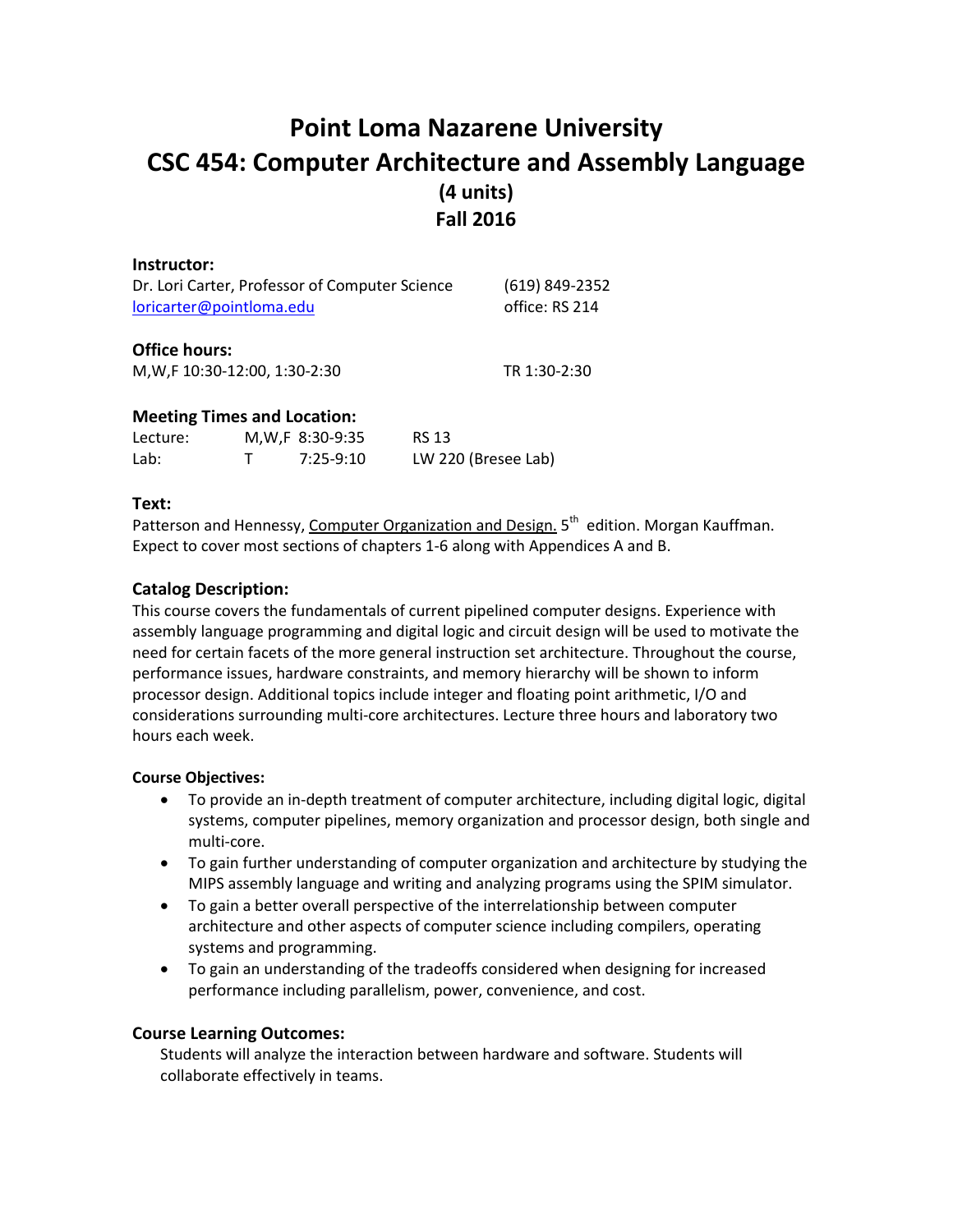## **Course Organization:**

**Lectures:** Cover the highlights of chapters assigned – not a substitute for reading. PowerPoint slides found on Canvas

**Homework/ Homework quizzes:** Homework will be assigned but not officially graded. Your homework grade will be based on a quiz administered on the day the homework is due. The quiz will cover concepts on the homework, but do not expect to do well on the quiz if you haven't actually worked through the homework. There will be **some** time for questions on the homework prior to taking the quiz, and you may look at your homework while taking the quiz. While **quizzes cannot be made up,** each student will be allowed to drop 1 homework quiz grade**.**

## **Expected quiz dates**

| Sept. 12 | Sept. 19 | Oct. 3  | Oct. 12 |
|----------|----------|---------|---------|
| Oct. 26  | Nov. 9   | Nov. 21 | Dec. 2  |

**Exams:** There will be 2 exams. Exams will cover lecture as well as lab material. The first will cover chapters 1, 2 and Appendix A. The second will cover Appendix B and chapters 3 and 4. Students missing a midterm exam for a school function must arrange to take the exam in advance. Missed exams will likely result in a grade of 0. **Exams are currently scheduled for Sept. 27 and Nov. 11.**

**Labs and Lab Projects:** Labs will be demoed at the beginning (first 15 minutes) of the lab period in which they are due. Late labs are not accepted, but partial credit is awarded. Students may work alone, or in groups of 2 on the labs. If I suspect collaboration beyond a group of 2, interviews will be conducted and a grade of zero is possible for all collaborators. The grading method for each lab will be discussed when the lab is assigned. Students who are unable to answer questions about labs on their exams will be required to complete labs individually in the future.

**Final Exam:** Cumulative exam covering lecture and lab material. The Final exam is scheduled for **Monday, December 12, at 7:30 A.M.**

| Grading: |                                             |    |     |        |            |           |    |
|----------|---------------------------------------------|----|-----|--------|------------|-----------|----|
|          | Homework/Quizzes                            |    | 15% |        | Exams      | 30%       |    |
|          | Labs                                        |    | 30% |        | Final Exam | 25%       |    |
|          | Final grades will be determined as follows: |    |     |        |            |           |    |
|          | 100-93%                                     | Α  |     | 80-82% | B-         | 67-69%    | D+ |
|          | 90-92%                                      | А- |     | 77-79% | C+         | 63-66%    | D  |
|          | 87-89%                                      | B+ |     | 73-76% |            | 60-62%    | D- |
|          | 83-86%                                      | B  |     | 70-72% | C-         | $0 - 59%$ | F. |

## **Credit Hour Information:**

In the interest of providing sufficient time to accomplish the stated course learning outcomes, this class meets the PLNU credit hour policy for a 4 unit class delivered over 15 weeks.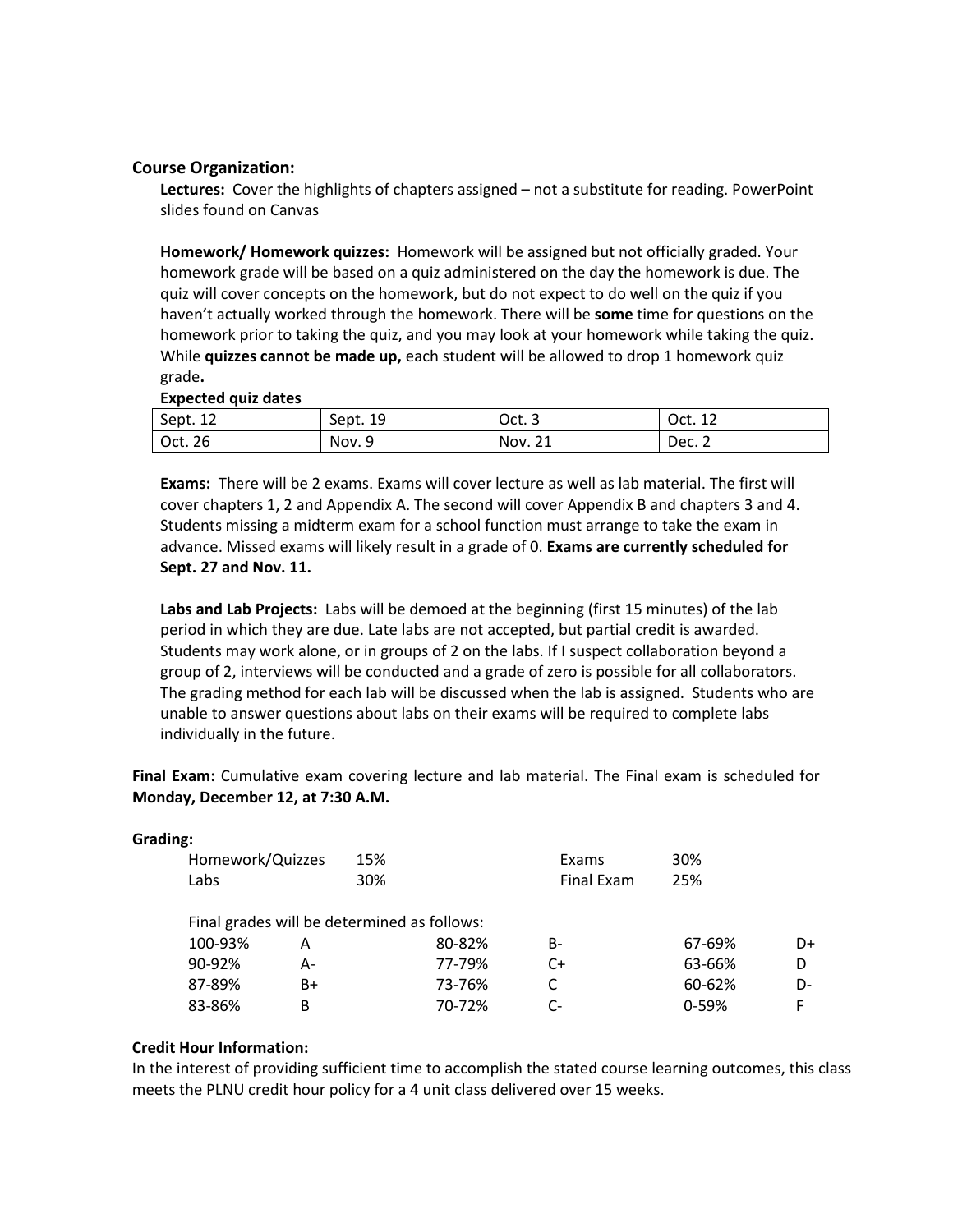It is anticipated that you will spend a minimum of 37.5 participation hours per credit hour in your course. The estimated time expectations for this course are shown below:

| Assignments              | <b>Total Course Hours</b> |  |
|--------------------------|---------------------------|--|
| Reading                  | 30                        |  |
| Written Homework         | 25                        |  |
| Lectures                 | 40                        |  |
| Labs and Lab assignments | 45                        |  |
| <b>Exams and Quizzes</b> | 10                        |  |
|                          |                           |  |
| <b>TOTAL</b>             | 150 (for 4 course units)  |  |

### **University Mission:**

Point Loma Nazarene University exists to provide higher education in a vital Christian community where minds are engaged and challenged, character is modeled and formed, and service is an expression of faith. Being of Wesleyan heritage, we strive to be a learning community where grace is foundational, truth is pursued, and holiness is a way of life.

### **MICS Department Mission:**

The Mathematical, Information, and Computer Sciences department at Point Loma Nazarene University is committed to maintaining a curriculum that provides its students with the tools to be productive, the passion to continue learning, and Christian perspectives to provide a basis for making sound value judgments.

#### **Attendance:**

Attendance is expected at each class session. In the event of an absence you are responsible for the material covered in class and the assignments given that day.

Regular and punctual attendance at all classes is considered essential to optimum academic achievement. If the student is absent from more than 10 percent of class meetings, the faculty member can file a written report which may result in de-enrollment. If the absences exceed 20 percent, the student may be deenrolled without notice until the university drop date or, after that date, receive the appropriate grade for their work and participation.

See [http://catalog.pointloma.edu/content.php?catoid=24&navoid=1581#Class\\_Attendance](http://catalog.pointloma.edu/content.php?catoid=24&navoid=1581#Class_Attendance) in the Undergraduate Academic Catalog.

#### **Class Enrollment:**

It is the student's responsibility to maintain his/her class schedule. Should the need arise to drop this course (personal emergencies, poor performance, etc.), the student has the responsibility to follow through (provided the drop date meets the stated calendar deadline established by the university), not the instructor. Simply ceasing to attend this course or failing to follow through to arrange for a change of registration (drop/add) may easily result in a grade of F on the official transcript.

#### **Academic Accommodations:**

If you have a diagnosed disability, please contact PLNU's Disability Resource Center (DRC) within the first two weeks of class to demonstrate need and to register for accommodation by phone at 619-849-2486 or by e-mail at **DRC@pointloma.edu. Se[e Disability Resource Center](http://www.pointloma.edu/experience/offices/administrative-offices/academic-advising-office/disability-resource-center)** for additional information. For more details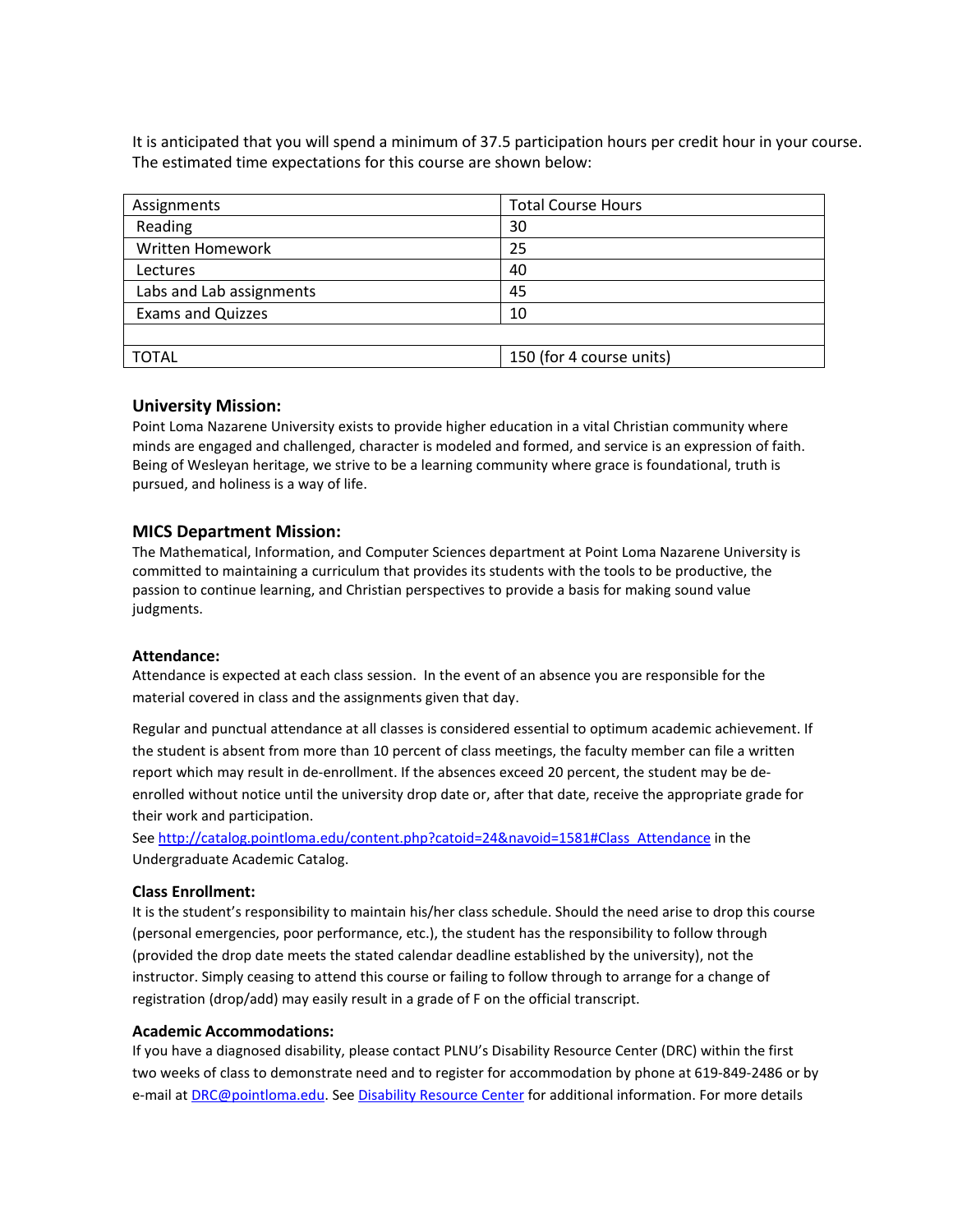## see the PLNU

catalog: http://catalog.pointloma.edu/content.php?catoid=24&navoid=1581#Academic\_Accommodations

Students with learning disabilities who may need accommodations should discuss options with the instructor during the first two weeks of class.

### **Academic Honesty:**

Students should demonstrate academic honesty by doing original work and by giving appropriate credit to the ideas of others. Academic dishonesty is the act of presenting information, ideas, and/or concepts as one's own when in reality they are the results of another person's creativity and effort. A faculty member who believes a situation involving academic dishonesty has been detected may assign a failing grade for that assignment or examination, or, depending on the seriousness of the offense, for the course. Faculty should follow and students may appeal using the procedure in the university Catalog.

See [http://catalog.pointloma.edu/content.php?catoid=24&navoid=1581#Academic\\_Honesty](http://catalog.pointloma.edu/content.php?catoid=24&navoid=1581#Academic_Honesty) for definitions of kinds of academic dishonesty and for further policy information.

### **Final Exam: Date and Time:**

The final exam date and time is set by the university at the beginning of the semester and may not be changed by the instructor. This schedule can be found on the university website and in th course calendar. No requests for early examinations will be approved. Only in the case that a student is required to take three exams during the same day of finals week, is an instructor authorized to consider changing the exam date and time for that particular student.

### **Copyright Protected Materials:**

Point Loma Nazarene University, as a non-profit educational institution, is entitled by law to use materials protected by the US Copyright Act for classroom education. Any use of those materials outside the class may violate the law.